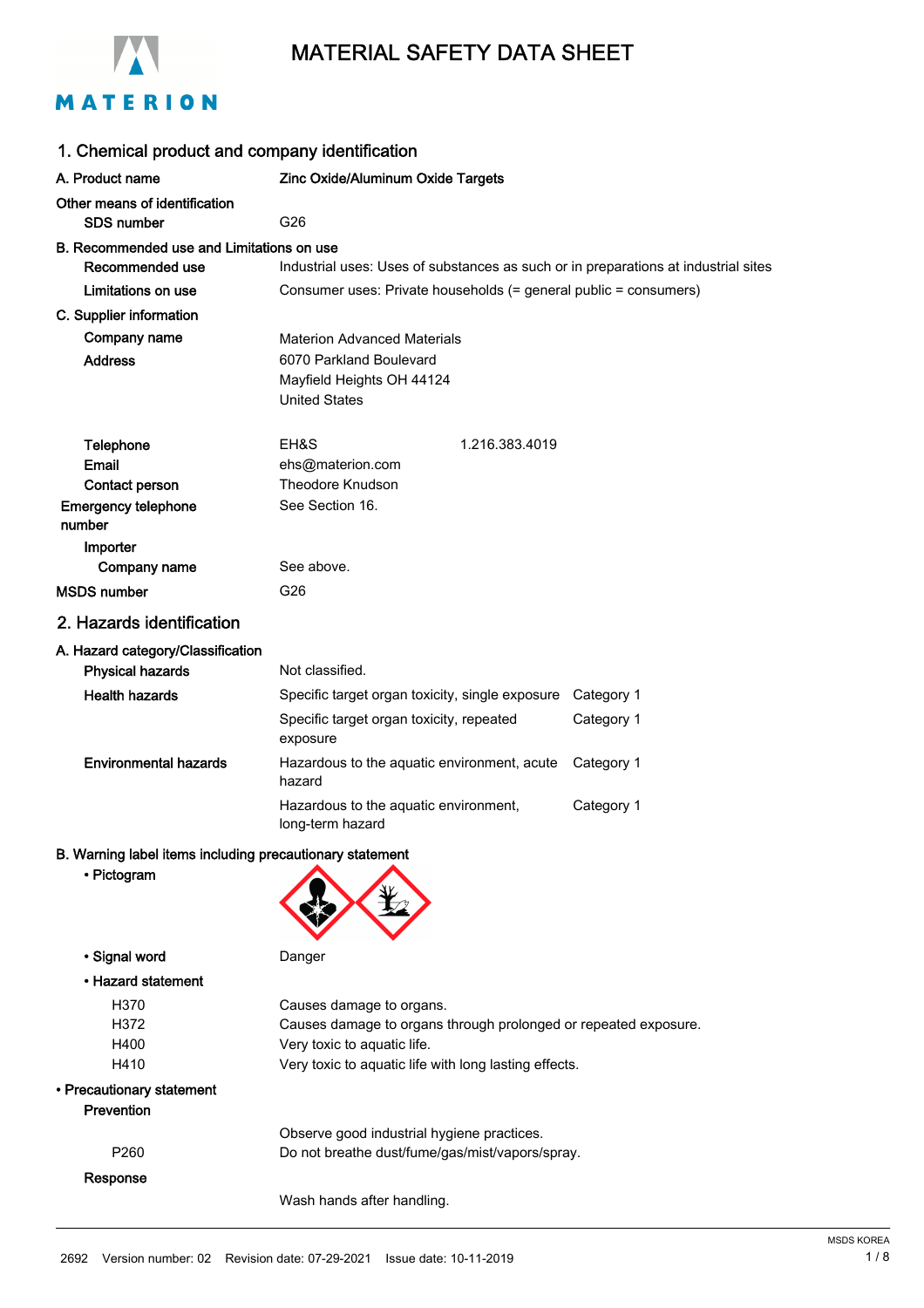| P <sub>501</sub>                                                                                 | Dispose of contents/container (in accordance with related regulations).                        |
|--------------------------------------------------------------------------------------------------|------------------------------------------------------------------------------------------------|
| C. Other hazards not included in<br>the hazard category criteria (e.g.<br>dust explosion hazard) | None known.                                                                                    |
| Supplemental information                                                                         | For further information, please contact the Product Stewardship Department at +1.216.383.4019. |

#### Chemical identity Common and CAS number ID number Content in percent (%) Common and alternative names 1314-13-2 95 - 99Zinc Oxide KE-35565 Aluminum Oxide **1344-28-1** 1344-28-1 KE-01012 1-5

# 4. First aid measures

| A. In case of eye contact                                | Rinse with water. Get medical attention if irritation develops and persists.                                                                                                                 |
|----------------------------------------------------------|----------------------------------------------------------------------------------------------------------------------------------------------------------------------------------------------|
| B. In case of skin contact                               | Wash off with soap and water. Get medical attention if irritation develops and persists.                                                                                                     |
| C. In case of inhalation                                 | Move to fresh air. Call a physician if symptoms develop or persist.                                                                                                                          |
| D. In case of swallowing                                 | Rinse mouth. Get medical attention if symptoms occur.                                                                                                                                        |
| E. Note to physician                                     | Treat symptomatically.                                                                                                                                                                       |
| Most important<br>symptoms/effects, acute and<br>delayed | Nausea. None known.                                                                                                                                                                          |
| <b>General advice</b>                                    | If you feel unwell, seek medical advice (show the label where possible). Ensure that medical<br>personnel are aware of the material(s) involved, and take precautions to protect themselves. |

# 5. Fire-fighting measures

# A. Suitable (and unsuitable) extinguishing media

| $\overline{\phantom{a}}$ . Callable fails anoallable, examgelemig modia                         |                                                                                            |
|-------------------------------------------------------------------------------------------------|--------------------------------------------------------------------------------------------|
| Suitable extinguishing<br>media                                                                 | Water fog. Foam. Dry chemical powder. Carbon dioxide (CO2).                                |
| Unsuitable extinguishing<br>media                                                               | None known.                                                                                |
| B. Specific hazards arising from<br>the chemical (example:<br>hazardous combustion<br>products) | No unusual fire or explosion hazards noted.                                                |
| C. Specific methods of fire-fighting<br>Special protective<br>equipment for firefighters        | Wear suitable protective equipment.                                                        |
| Special fire fighting<br>procedures                                                             | Use water spray to cool unopened containers.                                               |
| General fire hazards                                                                            | No unusual fire or explosion hazards noted.                                                |
| Specific methods                                                                                | Use standard firefighting procedures and consider the hazards of other involved materials. |
| 6. Accidental release measures                                                                  |                                                                                            |

| A. Personal precautions,<br>protective equipment and<br>emergency measures | Keep unnecessary personnel away. Wear appropriate protective equipment and clothing during<br>clean-up.                                                                                                                        |
|----------------------------------------------------------------------------|--------------------------------------------------------------------------------------------------------------------------------------------------------------------------------------------------------------------------------|
| <b>B. Environmental precautions</b>                                        | Prevent further leakage or spillage if safe to do so.                                                                                                                                                                          |
| C. Methods and materials for<br>containment and cleaning up                | Avoid dust formation. Wear appropriate protective equipment and clothing during clean-up. The<br>product is immiscible with water and will spread on the water surface. Stop the flow of material, if<br>this is without risk. |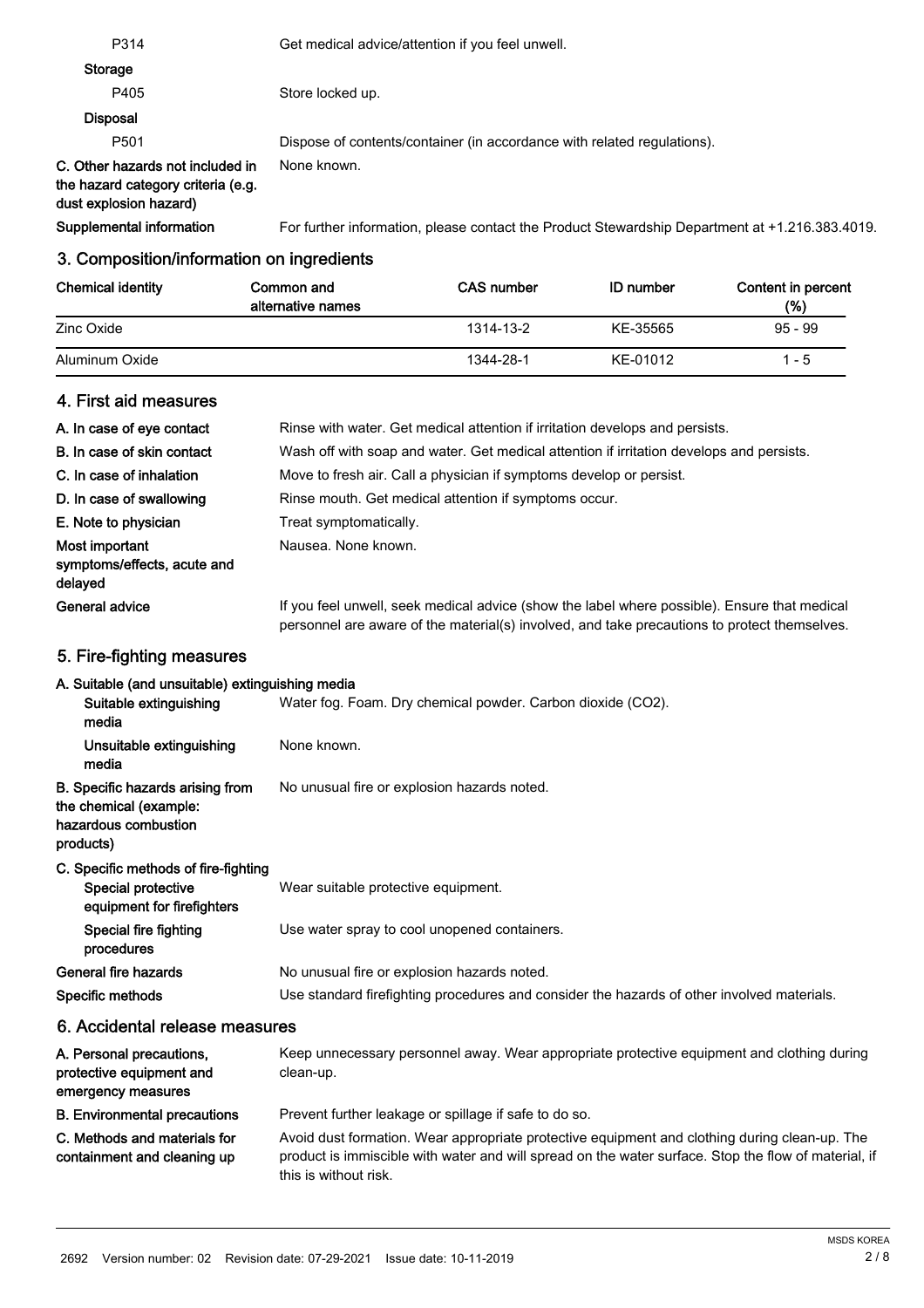# 7. Handling and storage

A. Precautions for safe handling

Do not handle until all safety precautions have been read and understood. Keep formation of airborne dusts to a minimum. Observe good industrial hygiene practices.

#### B. Conditions for safe storage (including any incompatibilities)

Keep locked up. Keep container tightly closed. Store away from incompatible materials (see Section 10 of the PIS).

# 8. Exposure controls/personal protection

#### A. Exposure limit values, biological limit values, etc

| Components                             | Korea. OELs. Standards for Exposure to Chemical Substances and Physically Hazardous Factors<br><b>Type</b>                                                                                                                                                                                                                                                                                                                                                                                                                                                                                                                                                                                                                                             | Value             | Form                 |
|----------------------------------------|--------------------------------------------------------------------------------------------------------------------------------------------------------------------------------------------------------------------------------------------------------------------------------------------------------------------------------------------------------------------------------------------------------------------------------------------------------------------------------------------------------------------------------------------------------------------------------------------------------------------------------------------------------------------------------------------------------------------------------------------------------|-------------------|----------------------|
| Aluminum Oxide (CAS<br>$1344 - 28 - 1$ | <b>TWA</b>                                                                                                                                                                                                                                                                                                                                                                                                                                                                                                                                                                                                                                                                                                                                             | 10 mg/m3          |                      |
| Zinc Oxide (CAS<br>$1314 - 13 - 2$     | <b>STEL</b>                                                                                                                                                                                                                                                                                                                                                                                                                                                                                                                                                                                                                                                                                                                                            | $10$ mg/m $3$     |                      |
|                                        | <b>TWA</b>                                                                                                                                                                                                                                                                                                                                                                                                                                                                                                                                                                                                                                                                                                                                             | $5 \text{ mg/m}$  |                      |
|                                        |                                                                                                                                                                                                                                                                                                                                                                                                                                                                                                                                                                                                                                                                                                                                                        | $2$ mg/m $3$      | Respirable fraction. |
| US. ACGIH Threshold Limit Values       |                                                                                                                                                                                                                                                                                                                                                                                                                                                                                                                                                                                                                                                                                                                                                        |                   |                      |
| Components                             | <b>Type</b>                                                                                                                                                                                                                                                                                                                                                                                                                                                                                                                                                                                                                                                                                                                                            | Value             | Form                 |
| Aluminum Oxide (CAS<br>$1344 - 28 - 1$ | <b>TWA</b>                                                                                                                                                                                                                                                                                                                                                                                                                                                                                                                                                                                                                                                                                                                                             | 1 $mg/m3$         | Respirable fraction. |
| Zinc Oxide (CAS<br>$1314 - 13 - 2$     | <b>STEL</b>                                                                                                                                                                                                                                                                                                                                                                                                                                                                                                                                                                                                                                                                                                                                            | $10 \text{ mg/m}$ | Respirable fraction. |
|                                        | <b>TWA</b>                                                                                                                                                                                                                                                                                                                                                                                                                                                                                                                                                                                                                                                                                                                                             | $2$ mg/m $3$      | Respirable fraction. |
| <b>Biological limit values</b>         | No biological exposure limits noted for the ingredient(s).                                                                                                                                                                                                                                                                                                                                                                                                                                                                                                                                                                                                                                                                                             |                   |                      |
| B. Appropriate engineering<br>controls | Good general ventilation should be used. Ventilation rates should be matched to conditions. If<br>applicable, use process enclosures, local exhaust ventilation, or other engineering controls to<br>maintain airborne levels below recommended exposure limits. If exposure limits have not been<br>established, maintain airborne levels to an acceptable level. If engineering measures are not<br>sufficient to maintain concentrations of dust particulates below the Occupational Exposure Limit<br>(OEL), suitable respiratory protection must be worn. If material is ground, cut, or used in any<br>operation which may generate dusts, use appropriate local exhaust ventilation to keep exposures<br>below the recommended exposure limits. |                   |                      |

# C. Personal protective equipment • Respiratory protection If ventilation is insufficient, suitable respiratory protection must be provided. • Eye protection Not available. • Hand protection **Wear gloves to prevent metal cuts and skin abrasions during handling.** • Body protection Not available.

Hygiene measures

Always observe good personal hygiene measures, such as washing after handling the material and before eating, drinking, and/or smoking. Routinely wash work clothing and protective equipment to remove contaminants.

# 9. Physical and chemical properties

A. Appearance

| <b>Physical state</b>                                         | Solid.                      |
|---------------------------------------------------------------|-----------------------------|
| Form                                                          | Powder.                     |
| Color                                                         | White.                      |
| B. Odor                                                       | None.                       |
| C. Odor threshold                                             | Not applicable.             |
| D. pH                                                         | Not applicable.             |
| E. Melting point/freezing point                               |                             |
| Melting point                                                 | 3587 °F (1975 °C) estimated |
| Freezing point                                                | Not applicable.             |
| F. Boiling point, initial boiling<br>point, and boiling range | Not applicable.             |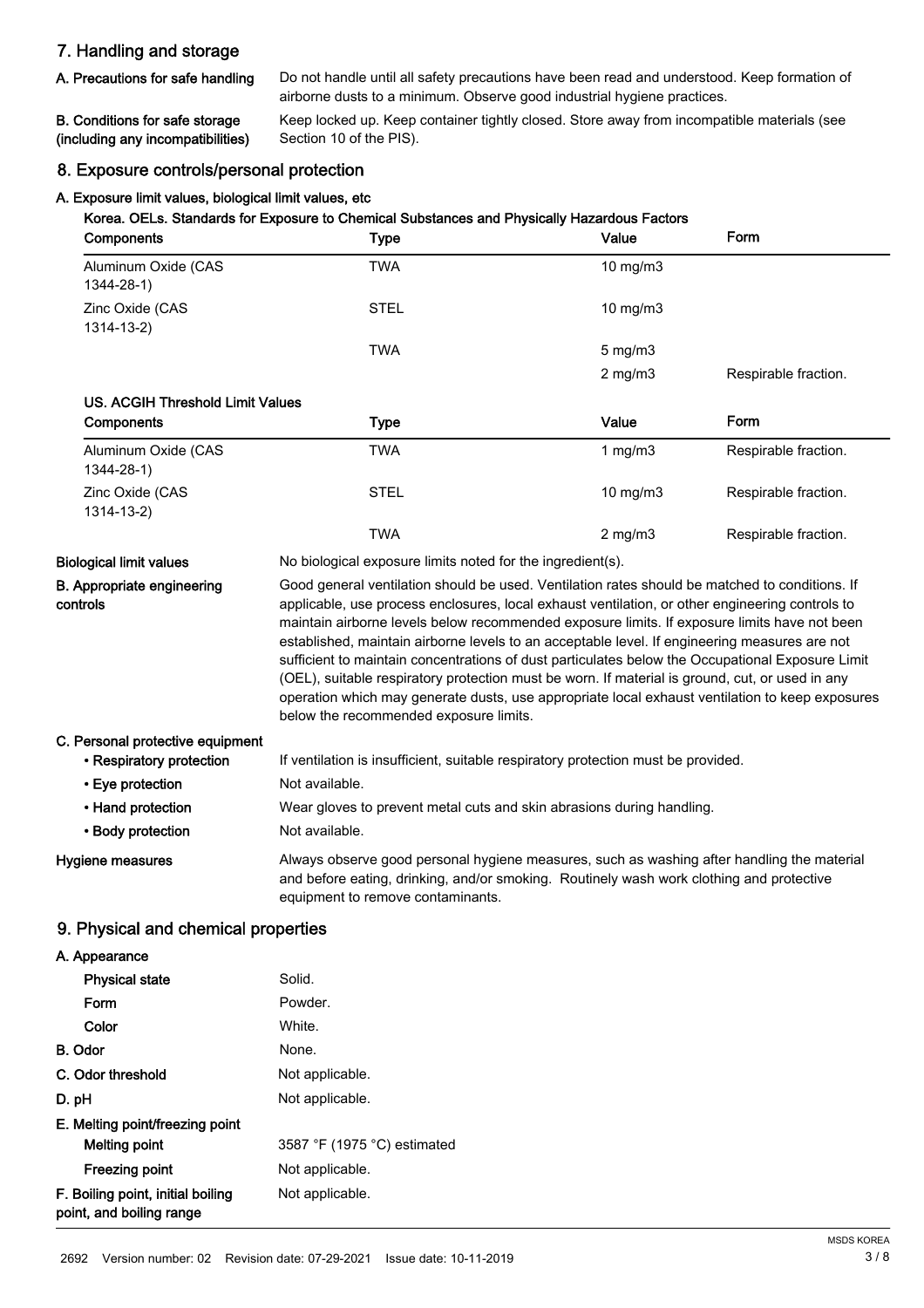| G. Flash point                                                                | Not applicable.                                                                                                            |
|-------------------------------------------------------------------------------|----------------------------------------------------------------------------------------------------------------------------|
| H. Evaporation rate                                                           | Not applicable.                                                                                                            |
| I. Flammability (solid, gas)                                                  | None known.                                                                                                                |
| J. Upper/lower limit on flammability or explosive limits                      |                                                                                                                            |
| Flammability limit - lower<br>(%)                                             | Not applicable.                                                                                                            |
| <b>Flammability limit - lower</b><br>(%) temperature                          | Not applicable.                                                                                                            |
| Flammability limit - upper<br>(%)                                             | Not applicable.                                                                                                            |
| Flammability limit - upper<br>(%) temperature                                 | Not applicable.                                                                                                            |
| Explosive limit - lower (%)                                                   | Not applicable.                                                                                                            |
| Explosive limit - lower (%)<br>temperature                                    | Not applicable.                                                                                                            |
| Explosive limit - upper (%)                                                   | Not applicable.                                                                                                            |
| Explosive limit - upper (%)                                                   | Not applicable.                                                                                                            |
| temperature                                                                   |                                                                                                                            |
| K. Vapor pressure                                                             | Not applicable.                                                                                                            |
| L. Solubility                                                                 |                                                                                                                            |
| Solubility (water)                                                            | Insoluble.                                                                                                                 |
| M. Vapor density                                                              | Not applicable.                                                                                                            |
| N. Specific gravity                                                           | Not applicable.                                                                                                            |
| O. n-octanol/water partition<br>coefficient                                   | Not applicable.                                                                                                            |
| P. Auto-ignition temperature                                                  | Not applicable.                                                                                                            |
| Q. Decomposition temperature                                                  | Not applicable.                                                                                                            |
| R. Viscosity                                                                  | Not applicable.                                                                                                            |
| S. Molecular weight                                                           | Not available.                                                                                                             |
| Other data                                                                    |                                                                                                                            |
| Density                                                                       | 5.53 g/cm3 estimated                                                                                                       |
| <b>Explosive properties</b>                                                   | Not explosive.                                                                                                             |
| <b>Oxidizing properties</b>                                                   | Not oxidizing.                                                                                                             |
| 10. Stability and reactivity                                                  |                                                                                                                            |
| Reactivity                                                                    | The product is stable and non-reactive under normal conditions of use, storage and transport.                              |
| A. Stability and hazardous reaction potential<br><b>Stability</b>             | Material is stable under normal conditions.                                                                                |
| <b>Hazardous reaction</b><br>potential                                        | No dangerous reaction known under conditions of normal use.                                                                |
| B. Conditions to avoid (e.g.<br>static discharge, shock or<br>vibration, etc) | Keep away from heat, hot surfaces, sparks, open flames and other ignition sources. Contact with<br>incompatible materials. |
| C. Incompatible materials                                                     | Acids. Chlorine.                                                                                                           |
| D. Hazardous decomposition<br>products                                        | No hazardous decomposition products are known.                                                                             |
| 11. Toxicological information                                                 |                                                                                                                            |
| A. Information on likely routes of exposure                                   |                                                                                                                            |
| • Respiratory organs                                                          | Not likely, due to the form of the product.                                                                                |
| • Skin                                                                        | Not likely, due to the form of the product.                                                                                |
| • Eyes                                                                        | Dust may irritate the eyes. Not likely, due to the form of the product.                                                    |

• Mouth Expected to be a low ingestion hazard.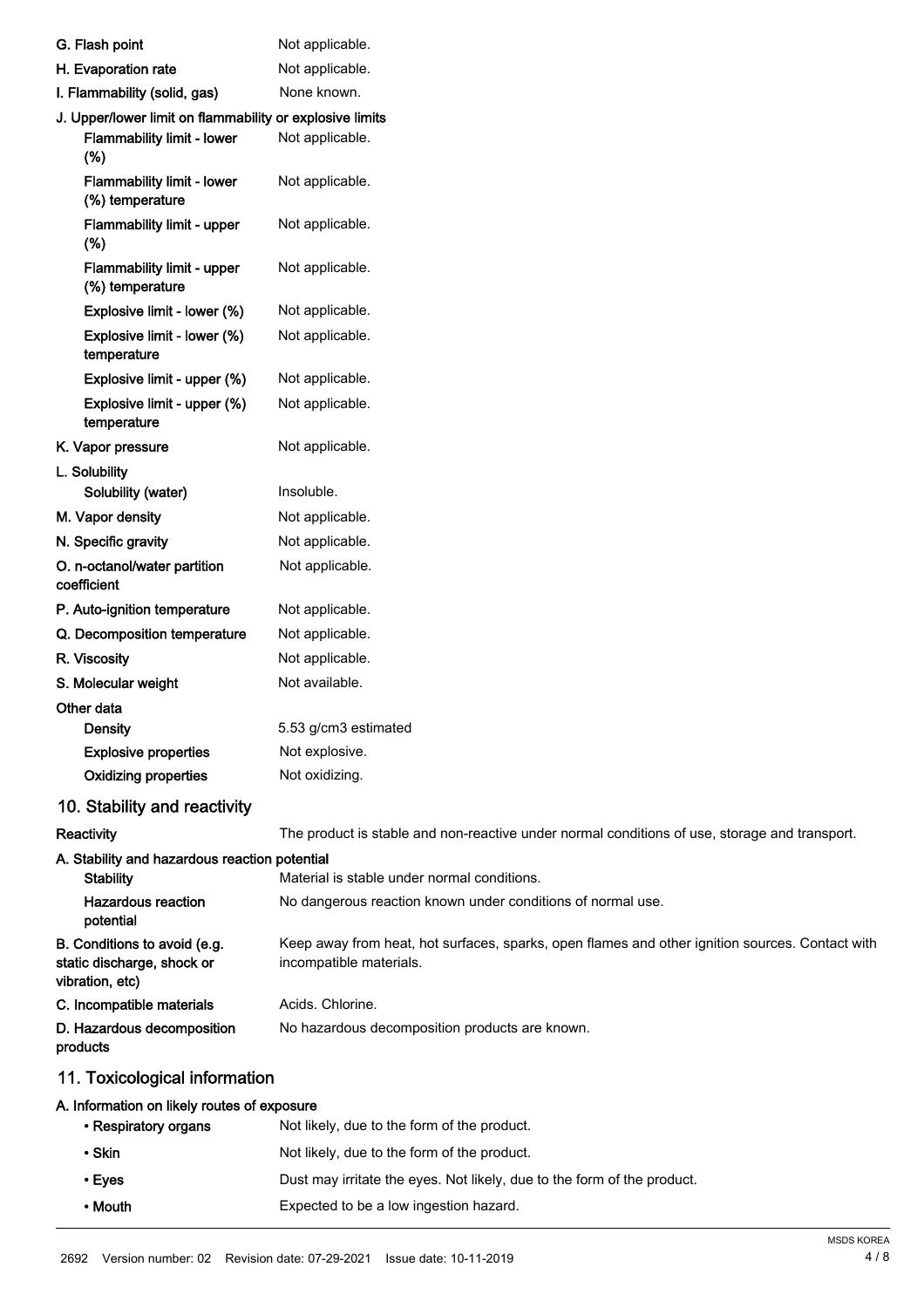| B. Information on health hazards<br>• Acute toxicity (list all<br>possible routes of<br>exposure)       | Not known.                                                                                                                                                                                                                                                                                                            |
|---------------------------------------------------------------------------------------------------------|-----------------------------------------------------------------------------------------------------------------------------------------------------------------------------------------------------------------------------------------------------------------------------------------------------------------------|
| • Corrosivity or irritation to<br>the skin                                                              | Not likely, due to the form of the product.                                                                                                                                                                                                                                                                           |
| · Serious eye damage/eye<br>irritation                                                                  | Not likely, due to the form of the product.                                                                                                                                                                                                                                                                           |
| • Respiratory sensitization                                                                             | Not a respiratory sensitizer.                                                                                                                                                                                                                                                                                         |
| • Skin sensitization                                                                                    | Not a skin sensitizer.                                                                                                                                                                                                                                                                                                |
| • Carcinogenic properties<br>/Carcinogenicity                                                           | Not classifiable as to carcinogenicity to humans.                                                                                                                                                                                                                                                                     |
| • Mutagenic properties<br>/Mutagenicity                                                                 | Not classified.                                                                                                                                                                                                                                                                                                       |
| • Reproductive toxicity                                                                                 | Not classified.                                                                                                                                                                                                                                                                                                       |
| • Specific target organ<br>toxicity - single exposure                                                   | Causes damage to organs.                                                                                                                                                                                                                                                                                              |
| • Specific target organ<br>toxicity - repeated exposure                                                 | Causes damage to organs through prolonged or repeated exposure.                                                                                                                                                                                                                                                       |
| • Aspiration hazard                                                                                     | Not an aspiration hazard.                                                                                                                                                                                                                                                                                             |
| 12. Ecological information                                                                              |                                                                                                                                                                                                                                                                                                                       |
| A. Ecotoxicity                                                                                          | Very toxic to aquatic life. Not relevant, due to the form of the product.                                                                                                                                                                                                                                             |
| Hazardous to the aquatic<br>environment, acute hazard                                                   | Not expected to be harmful to aquatic organisms. Very toxic to aquatic life.                                                                                                                                                                                                                                          |
| Hazardous to the aquatic<br>environment, long-term<br>hazard                                            | Not expected to be harmful to aquatic organisms. Very toxic to aquatic life with long lasting effects.                                                                                                                                                                                                                |
| B. Persistence/degradability                                                                            | No data is available on the degradability of any ingredients in the mixture.                                                                                                                                                                                                                                          |
| C. Bioaccumulative potential                                                                            | No data available.                                                                                                                                                                                                                                                                                                    |
| D. Mobility in soil                                                                                     | The product is immiscible with water and will spread on the water surface.                                                                                                                                                                                                                                            |
| E. Other adverse effects                                                                                | No other adverse environmental effects (e.g. ozone depletion, photochemical ozone creation<br>potential, endocrine disruption, global warming potential) are expected from this component.                                                                                                                            |
| 13. Disposal considerations                                                                             |                                                                                                                                                                                                                                                                                                                       |
| A. Method of disposal                                                                                   | Collect and reclaim or dispose in sealed containers at licensed waste disposal site. Do not allow<br>this material to drain into sewers/water supplies. Do not contaminate ponds, waterways or ditches<br>with chemical or used container. Dispose of contents/container (in accordance with related<br>regulations). |
| <b>B. Disposal considerations</b><br>(including disposal of<br>contaminated containers or<br>packaging) | Since emptied containers may retain product residue, follow label warnings even after container is<br>emptied. Empty containers should be taken to an approved waste handling site for recycling or<br>disposal.                                                                                                      |
| Waste code                                                                                              | The waste code should be assigned in discussion between the user, the producer and the waste<br>disposal company.                                                                                                                                                                                                     |
| 14. Transport information                                                                               |                                                                                                                                                                                                                                                                                                                       |
| <b>IATA</b>                                                                                             |                                                                                                                                                                                                                                                                                                                       |
| A. UN number                                                                                            | Not applicable.                                                                                                                                                                                                                                                                                                       |
| B. UN proper shipping name<br>C. Transport hazard class(es)                                             | Not applicable.                                                                                                                                                                                                                                                                                                       |
| <b>Class</b>                                                                                            | Not applicable.                                                                                                                                                                                                                                                                                                       |
| Subsidiary risk                                                                                         |                                                                                                                                                                                                                                                                                                                       |

D. Packing group Not applicable. E. Environmental hazards No.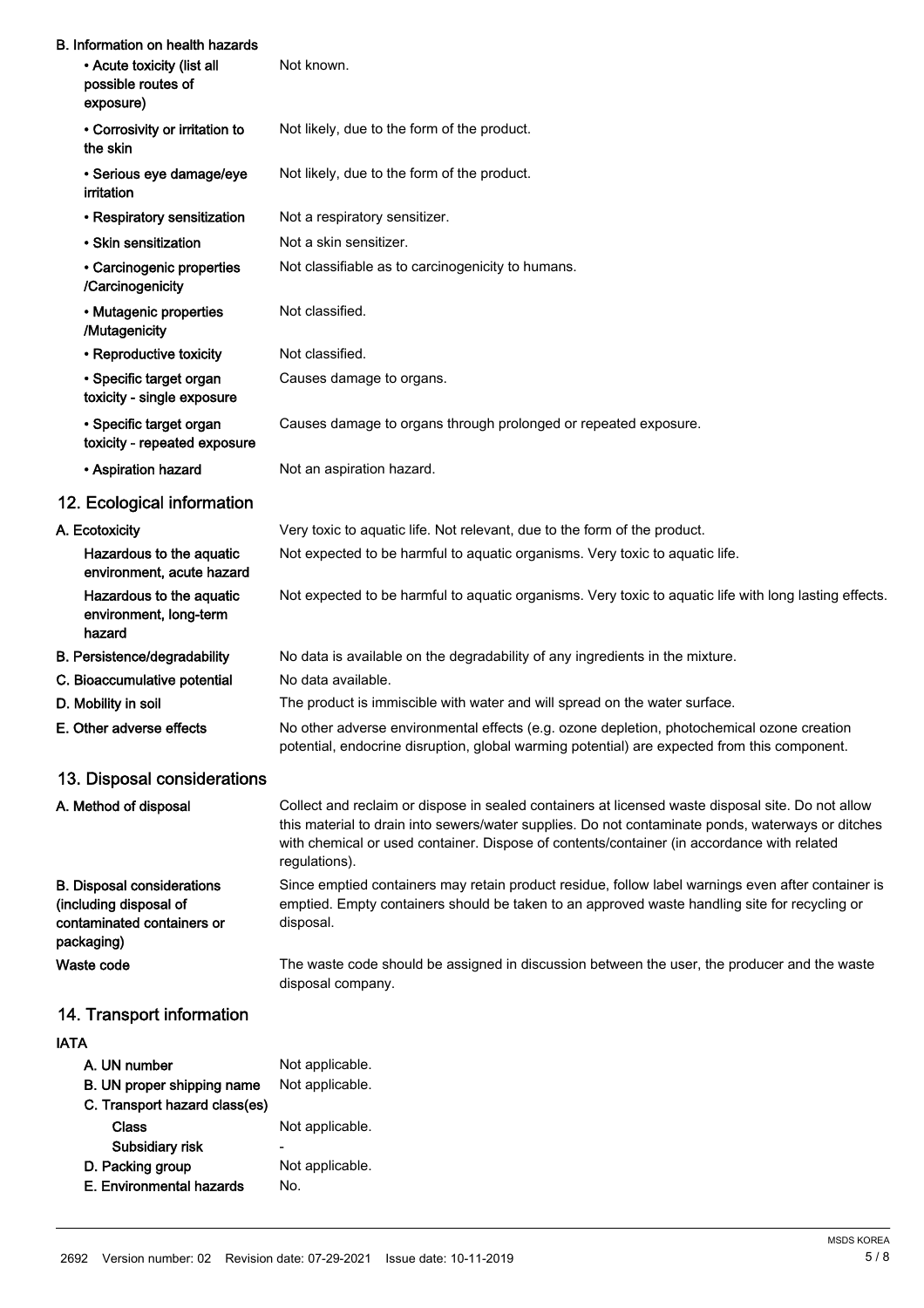| F. Special precautions for                                                               | Not applicable.                                                               |              |
|------------------------------------------------------------------------------------------|-------------------------------------------------------------------------------|--------------|
| user                                                                                     |                                                                               |              |
| <b>IMDG</b>                                                                              |                                                                               |              |
| A. UN number<br>B. UN proper shipping name                                               | Not applicable.                                                               |              |
| C. Transport hazard class(es)                                                            | Not applicable.                                                               |              |
| Class                                                                                    | Not applicable.                                                               |              |
| Subsidiary risk                                                                          |                                                                               |              |
| D. Packing group                                                                         | Not applicable.                                                               |              |
| E. Environmental hazards                                                                 |                                                                               |              |
| Marine pollutant                                                                         | No.                                                                           |              |
| EmS                                                                                      | Not applicable.                                                               |              |
| F. Special precautions for<br>user                                                       | Not applicable.                                                               |              |
| Transport in bulk according to<br>Annex II of MARPOL 73/78 and<br>the IBC Code           | Not applicable.                                                               |              |
| 15. Regulatory information                                                               |                                                                               |              |
| A. Restrictions under the Industrial Safety and Health Law                               |                                                                               |              |
| Harmful Substances Prohibited from Manufacturing                                         |                                                                               |              |
| Not regulated.                                                                           |                                                                               |              |
|                                                                                          | Harmful Substances Requiring Permission for Manufacture or Use                |              |
| Not regulated.                                                                           |                                                                               |              |
| <b>Controlled Hazardous Substances</b>                                                   |                                                                               |              |
| Aluminum Oxide (CAS 1344-28-1)                                                           |                                                                               |              |
| Zinc Oxide (CAS 1314-13-2)                                                               |                                                                               |              |
| Harmful Substances Requiring Special Medical Examination                                 |                                                                               |              |
| MINERAL DUST (CAS 1314-13-2)                                                             |                                                                               | Dust         |
| MINERAL DUST (CAS 1344-28-1)                                                             |                                                                               | Dust         |
| Workplace Environmental Monitoring Harmful Materials                                     |                                                                               |              |
| OTHER MINERAL DUST (CAS 1314-13-2)<br>OTHER MINERAL DUST (CAS 1344-28-1)                 |                                                                               | Dust<br>Dust |
| <b>Occupational Exposure Limit</b>                                                       |                                                                               |              |
| Aluminum Oxide (CAS 1344-28-1)                                                           |                                                                               |              |
| Zinc Oxide (CAS 1314-13-2)                                                               |                                                                               |              |
| B. Restrictions under the Chemicals Control Law (Previously Toxic Chemicals Control Law) |                                                                               |              |
| <b>Accidental Release Prevention Substances</b>                                          |                                                                               |              |
| Not regulated.                                                                           |                                                                               |              |
| Act on the Registration and Evaluation of Chemicals                                      |                                                                               |              |
| <b>Banned Toxic Chemicals</b>                                                            |                                                                               |              |
| Not regulated.                                                                           |                                                                               |              |
|                                                                                          | Designated Existing Chemicals Subject to Registration (PEC) (MoE No. 2015-92) |              |
| Zinc Oxide (CAS 1314-13-2)                                                               |                                                                               |              |
| <b>Restricted Chemical Substances</b>                                                    |                                                                               |              |
| Not regulated.                                                                           |                                                                               |              |
| Toxic Chemicals                                                                          |                                                                               |              |
| Not regulated.                                                                           |                                                                               |              |
| C. Restrictions under the Dangerous Substance Safety Management Act                      |                                                                               |              |
| D. Restrictions under the Wastes Control Act                                             |                                                                               |              |
| <b>Halogenated Materials in Waste Organic Solvents</b>                                   |                                                                               |              |
| Not regulated.                                                                           |                                                                               |              |
| <b>Hazardous Substances</b>                                                              |                                                                               |              |
| Not regulated.                                                                           |                                                                               |              |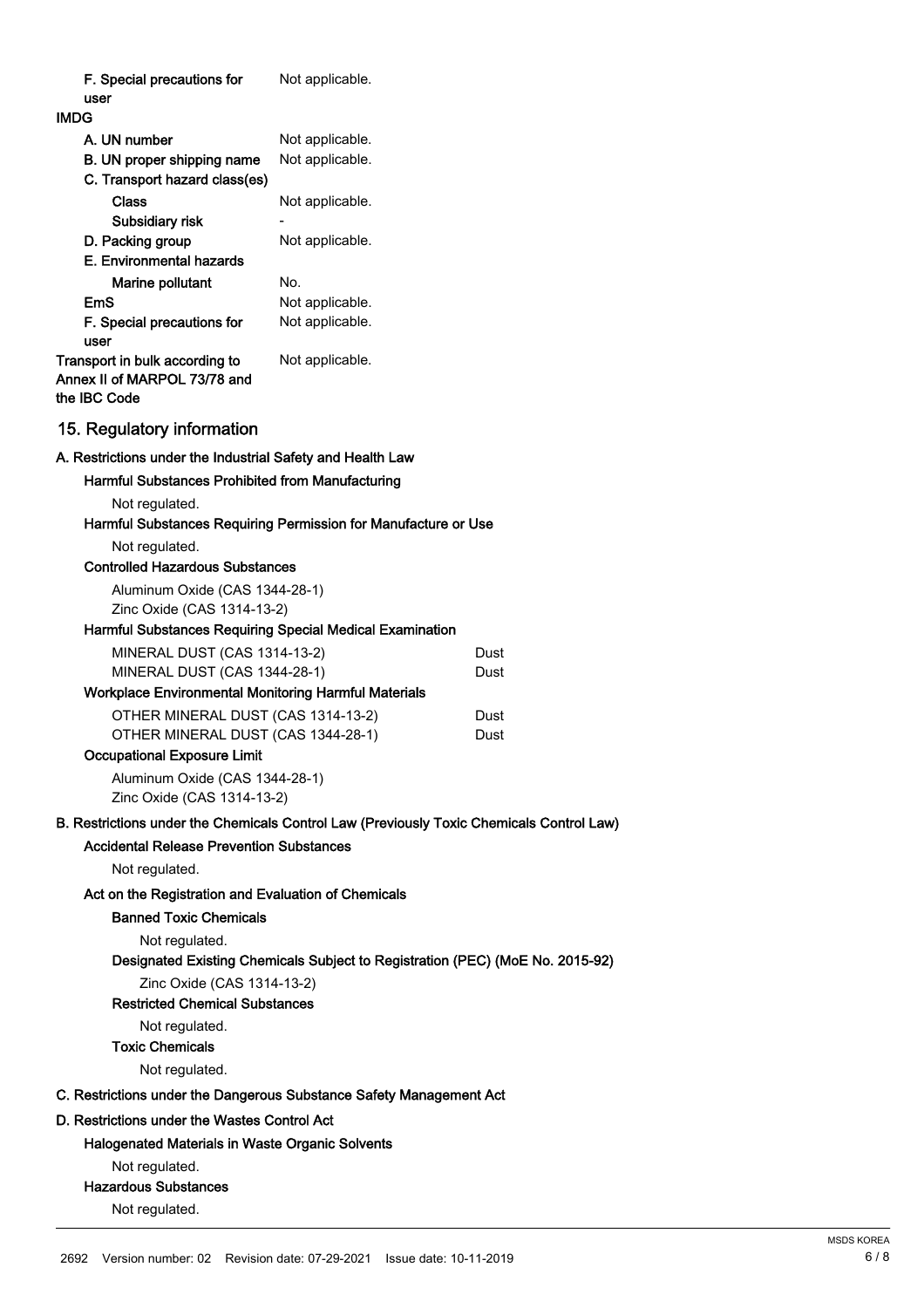### E. Restrictions under other foreign or domestic laws

#### Clean Air Conservation Act

#### Air Pollutants

Zinc Oxide (CAS 1314-13-2)

#### Prior Informed Consent Procedure for Certain Hazardous Chemicals and Pesticides (Rules on PIC, MoE No. 2014-252, Dec. 31, 2014; Standards for Pesticides, RDA No. 2014-26), as amended

Not listed.

#### Specific Air Pollutants

Not regulated.

#### Further information

This material safety data sheet was prepared in accordance with Article 41 of the Industrial Safety and Health Law.

### Inventory status

Korea **Existing Chemicals List (ECL) Existing Chemicals List (ECL) Nes** 

Country(s) or region Inventory name **Inventory name** Country(s) on inventory (yes/no)\*

\*A "Yes" indicates that all components of this product comply with the inventory requirements administered by the governing country(s) A "No" indicates that one or more components of the product are not listed or exempt from listing on the inventory administered by the governing country(s).

# 16. Other information

| A. Source of information                                   | <b>ACGIH</b><br>EPA: AQUIRE database                                                                                                                           |  |  |
|------------------------------------------------------------|----------------------------------------------------------------------------------------------------------------------------------------------------------------|--|--|
|                                                            | NLM: Hazardous Substances Data Base                                                                                                                            |  |  |
|                                                            | US. IARC Monographs on Occupational Exposures to Chemical Agents                                                                                               |  |  |
|                                                            | Korea. Accidental Release Prevention Substances (Presidential Decree of Toxic Chemical Control                                                                 |  |  |
|                                                            | Law, Executive Order No. 19203)                                                                                                                                |  |  |
|                                                            | Korea. Dangerous Substances Threshold Quantity (Presidential Decree of Dangerous Substances<br>Safety Management Act No. 18406, Schedule 1)                    |  |  |
|                                                            | Korea. Harmful Substances Prohibited from Manufacturing (Presidential Decree on the Industrial<br>Safety and Health Act (No. 13053), Article 29)               |  |  |
|                                                            | Korea. Harmful Substances Requiring Permission for Manufacture or Use (Presidential Decree on<br>the Industrial Safety and Health Act (No. 13053), Article 30) |  |  |
|                                                            | Korea. OELs. Regulation for Permitted Concentration of Hazardous Substances (Ministry of Labor<br>(MOL) Public Notice No. 1986-45, as amended)                 |  |  |
|                                                            | Korea. Prohibited Chemical Substances (TCCL Article 11)                                                                                                        |  |  |
|                                                            | Korea. Regulated volatile organic compounds (VOCs) (MOE Notice No. 2001-36, March 8, 2001,<br>as amended)                                                      |  |  |
|                                                            | Korea. Restricted Chemical Substances (TCCL Article 11)                                                                                                        |  |  |
|                                                            | Korea. Toxic Chemical Control Law (TCCL), Existing Chemicals Inventory (KECI)                                                                                  |  |  |
|                                                            | Korea. Toxic Chemical Control Law (TCCL), pre-1997 List                                                                                                        |  |  |
|                                                            | Korea. Toxic Chemicals (TCCL Article 10)                                                                                                                       |  |  |
|                                                            | Korea. Toxic Release Inventory (TRI) Chemicals (TCCL Article 14)                                                                                               |  |  |
|                                                            | Korea. Accidental Release Prevention Substances (Pres. Decree of Toxic Chemical Control Law,<br>Ex. Order No. 19203, Tables 2 & 3, Dec 28, 2005)               |  |  |
|                                                            | Korea. OELs (ISHL Article 42; MOL Public Notice No. 1986-45, as amended through MOEL Notice<br>2013-38, August 14, 2013)                                       |  |  |
|                                                            | Korea. Prohibited Chemical Substances (AREC "K-REACH" Article 27; Designation of Toxic,<br>Restricted or Banned Chemicals Appendices 4 and 5)                  |  |  |
|                                                            | Korea. Restricted Chemical Substances (AREC "K-REACH" Article 27; Designation of Toxic,<br>Restricted or Banned Chemicals Appendices 2 and 3)                  |  |  |
|                                                            | KECI, January 27, 2015, amended through MoE 2016-138, July 13, 2016                                                                                            |  |  |
|                                                            | Korea. Toxic Chemicals (AREC "K-REACH" Article 20; Designation of Toxic, Restricted or Banned<br>Chemicals Appendix 1)                                         |  |  |
|                                                            | Korea. Toxic Release Inventory (TRI) Chemicals (MOE Public Notice No. 2002-166, Nov. 8, 2002)                                                                  |  |  |
| <b>B.</b> Issue date                                       | 10-11-2019                                                                                                                                                     |  |  |
| C. Number of revisions and date<br>of most recent revision | 07-29-2021 (02 revision)                                                                                                                                       |  |  |